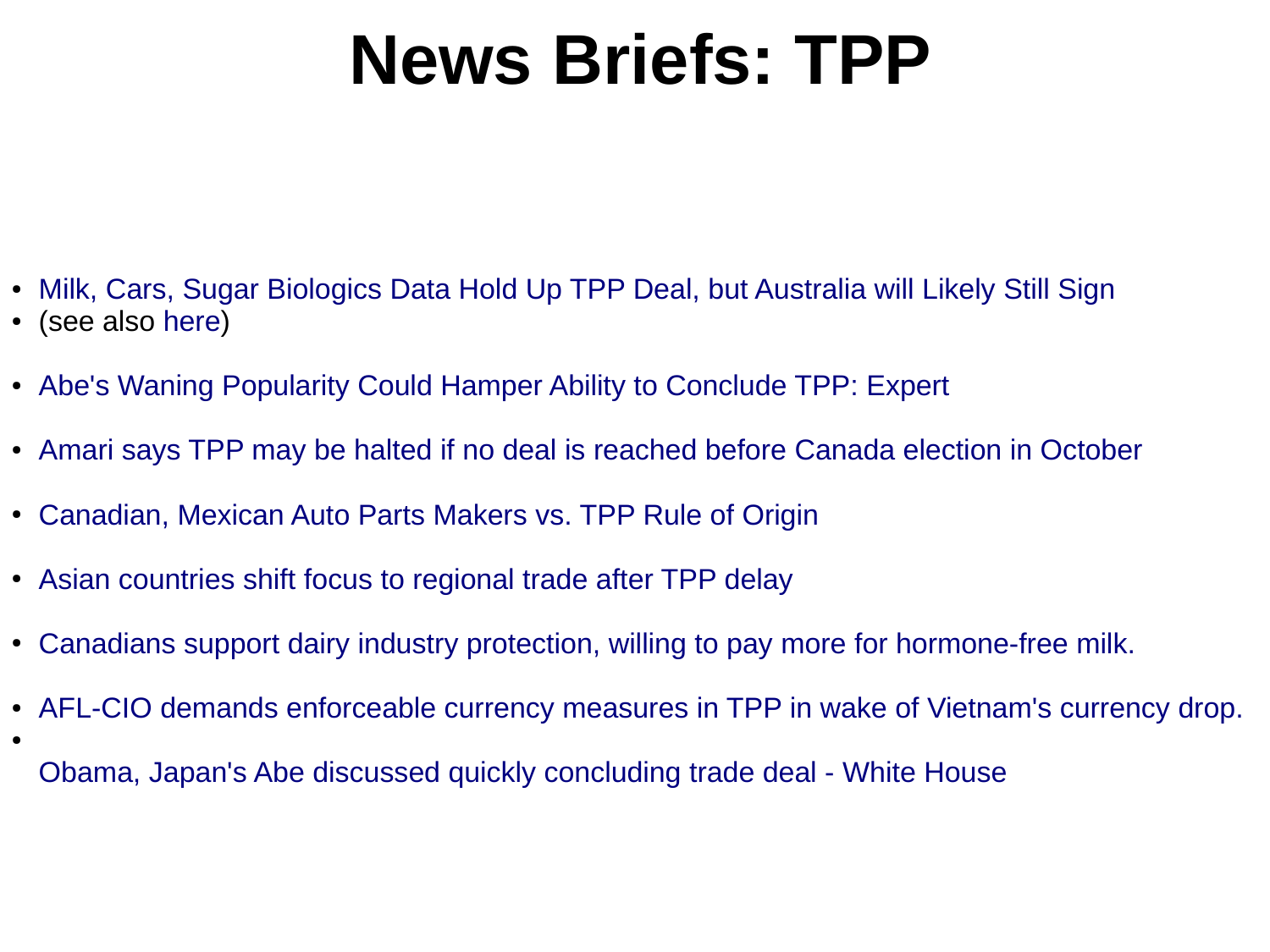## **News Briefs: TTIP**

- [TTIP deal: Business lobbyists dominate talks at expense of trade unions and NGOs](http://www.independent.co.uk/news/world/europe/ttip-deal-business-lobbyists-dominate-talks-at-expense-of-trade-unions-and-ngos-10475073.html)
- [TTIP controversy: The European Commission and Big Tobacco accused of cover-up after heavily redacted documents released](http://www.independent.co.uk/news/uk/home-news/ttip-controversy-the-european-commission-and-big-tobacco-accused-of-coverup-after-heavily-redacted-documents-released-10473601.html)
- [Wikileaks Issues Whopping €100,000 Bounty For Leaked TTIP, TPP Documents](http://www.breitbart.com/big-government/2015/08/11/wikileaks-issues-e100000-bounty-for-leaked-ttip-tpp-documents/)
- [30 Belgian Municipalities vs. TTIP](http://www.equaltimes.org/belgium-municipalities-mobilise-15978?lang=en#.VeNlyvb2CUl)
- [Dutch MPs criticise US trade treaty secrecy, want TTIP openness](http://www.dutchnews.nl/news/archives/2015/08/dutch-mps-criticise-us-trade-treaty-secrecy-want-ttip-openness/)